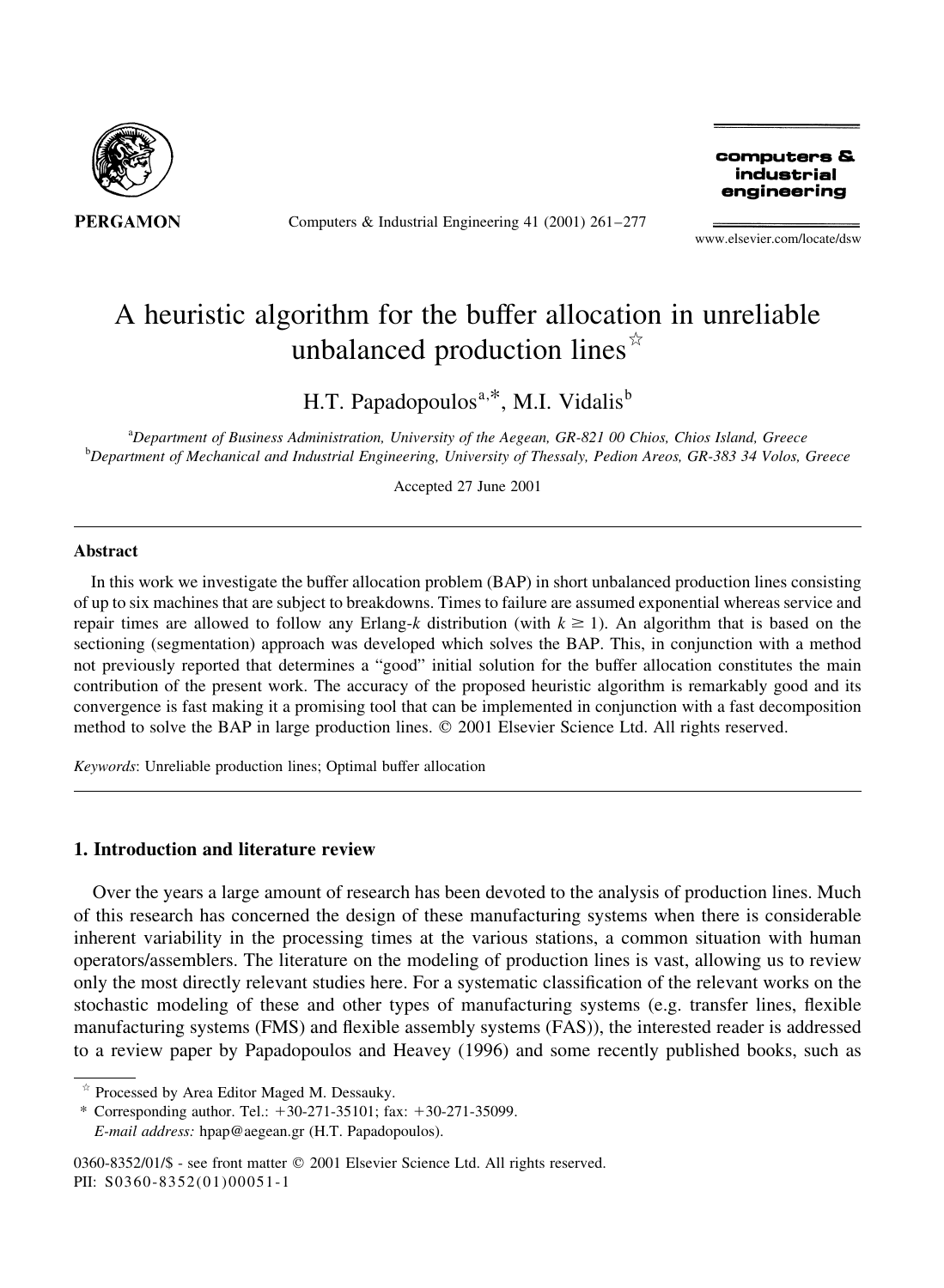262 H.T. Papadopoulos, M.I. Vidalis / Computers & Industrial Engineering 41 (2001) 261-277

Altiok (1997), Askin and Standridge (1993), Buzacott and Shanthikumar (1993), Gershwin (1994), Papadopoulos, Heavey and Browne (1993) and Viswanadham and Narahari (1992). Two significant papers with efficient numerical procedures are those by Heavey, Papadopoulos and Browne (1993) and Hillier and Boling (1967) for short lines and Dallery and Frein (1993) for longer lines. The former make use of the traditional Markovian state model whereas the latter apply decomposition methods to calculate the various performance measures of the production systems.

One of the key questions that the designers face in a serial production line is the buffer allocation problem (BAP), i.e. how much buffer storage to allow and where to place it within the line. This is an important question because buffers can have a great impact on the efficiency of the production line. They compensate for the blocking and the starving of the line's stations. Unfortunately, buffer storage is expensive both due to its direct cost and due to the increase of the work-in-process (WIP) inventories. Moreover, the requirement to limit the buffer storage can also be a result of space limitations in the shop floor.

In Papadopoulos et al. (1993) both evaluative and generative (optimization) models are given for modeling the various types of manufacturing systems. The former are concerned with the evaluation of the various performance measures of the systems whereas the latter try to optimize these measures by determining the optimal values of the decision variables involved. This work falls into the second category. The literature on this problem again is vast. A systematic classification of the research work in this area is given in Papadopoulos et al. (1993) and Singh and MacGregor Smith (1997). The works are splitted according to the method used to solve the BAP. To our knowledge, three are the basic optimization methods:

- 1. Search methods. Traditional search methods such as the Hooke–Jeeves method have been applied as well as various heuristic methods. Some representative papers falling into this category are Altiok and Stidham (1983), Hillier and So (1991a,b), MacGregor Smith and Daskalaki (1988) and Seong, Chang and Hong (1995).
- 2. Dynamic programming methods. Several authors have employed the dynamic programming method for solving the BAP problem (see Jafari and Shanthikumar (1989), Kubat and Sumita, (1985) and Yamashita and Altiok (1997), among others). However, this method was employed in the case of a production line with synchronous transfer as defined in Papadopoulos et al. (1993), among others, where the steady-state throughput can be approximated in a closed and recursive form. Unfortunately, the dynamic programming method is not applicable to our case as this method needs a recursive formula for the throughput function and this is not possible for asynchronous transfer lines.
- 3. Simulation methods. These methods are evaluative rather than optimization methods. However, some authors have conducted extended simulation experiments to derive some design rules for the BAP (see for example Conway, Maxwell, McClain and Thomas 1988). Also, Ho, Eyler and Chien (1979) applied perturbation analysis in conjunction with simulation. These methods are not so efficient as simulation is time consuming and cannot be applied as an evaluation tool in conjunction with any search method.

Another classification of the research work relevant to the BAP is based on whether the lines under study are balanced or unbalanced. A line is called balanced (or unbalanced) if the mean processing times at each station are equal (or unequal). Powell (1994) provided a literature review according to this scheme.